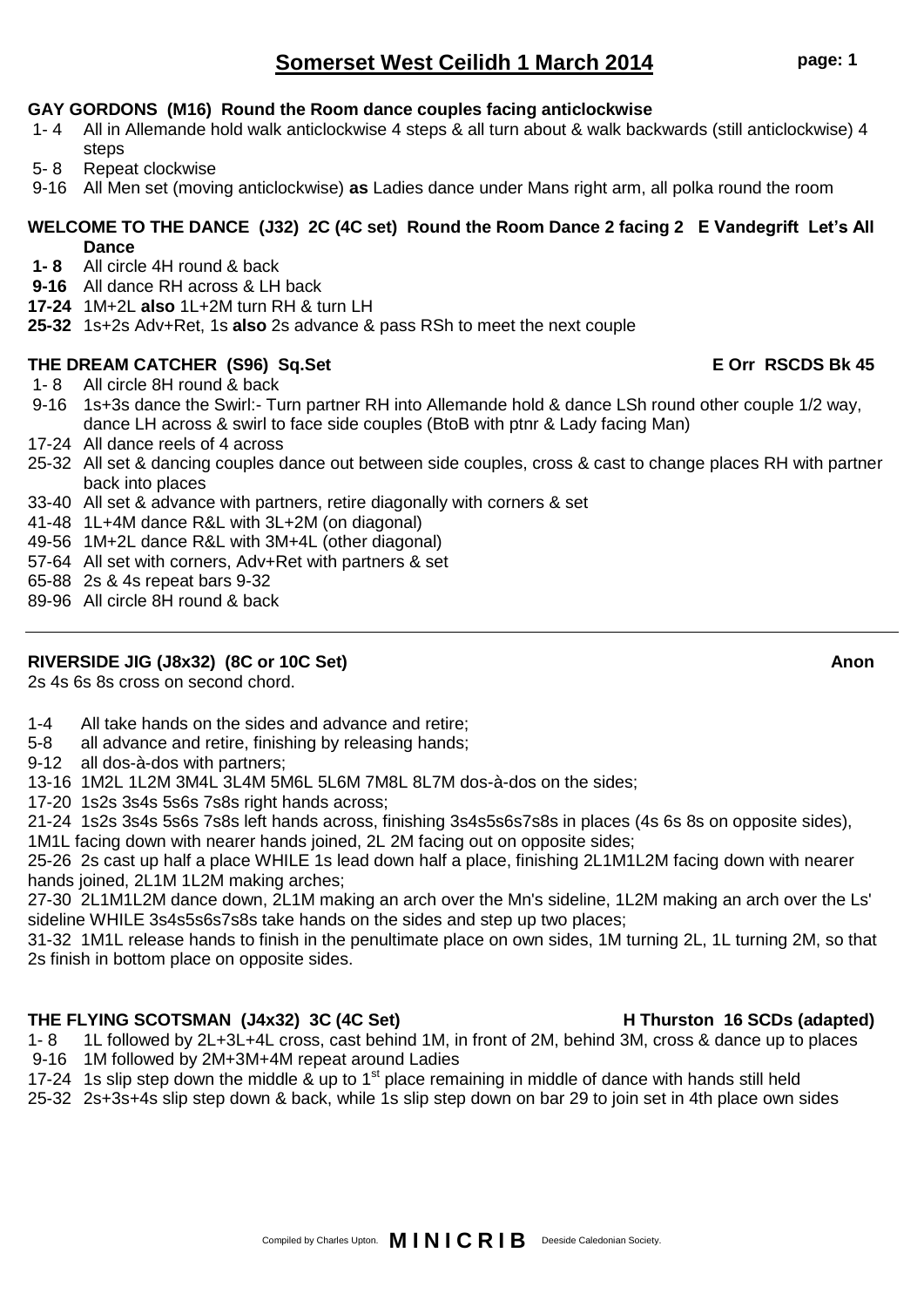# **Somerset West Ceilidh 1 March 2014 page: 2**

### SETON'S CEILIDH BAND (J4x64) 4C set **B Fordyce Morison's Bush Coll**

- 1- 8 1s cross RH & cast 1 place, lead down between 3s & cast down behind 4s
- 9-16 1s dance reflection reels of 3 on opposite sides beginning by dancing up between 4s
- 17-24 1s cross RH & cast up 1 place, lead up between 3s & cast up behind 2s
- 25-32 1s dance reels of 3 on own sides beginning by dancing down between 2s
- 33-40 1s cross RH & cast down 1 place to give RH to partner & LH to 1<sup>st</sup> corners, Bal-in-Line & turn partner RH to give LH to  $2^{nd}$  corners
- 41-48 Bal-in-Line & 1s dance out & cast down behind 3s, lead up to top crossing to 1<sup>st</sup> place own sides
- 49-60 1L+2L & 1M+2M change places RH on sides & 2s+1s cross over LH, repeat with 3s & 4s until reaching the bottom of the set
- 61-64 All turn RH 1.1/2 times

### **THE DASHING WHITE SERGEANT (R32) Round the Room Dance 3 facing 3 RSCDS Bk 3**

- 1- 8 All circle 6H round & back
- 9-16 Centre dancer sets & turns 2H person on right, sets & turns 2H person on left (popular variation turn person on right RH, turn person on left LH)
- 17-24 All dance reels of 3 with centre dancer passing LSh with person on right (popular variation RSh to person on right)
- 25-32 All Adv+Ret, advance to meet next group of 3 dancers (1 group of 3 passing under arches made by opposite group)

### **MAIRI'S WEDDING (R8x40) 3C (4C set) Cosh 22 SCDs**

- 1- 8 1s turn RH & cast to  $2^{nd}$  place, 1s turn LH to face 1<sup>st</sup> corners
- 9-16 1s dance 1/2 diagonal reel of 4 with 1st corners, 1s dance 1/2 diagonal reel with  $2^{nd}$  corners
- 17-24 1s dance 1/2 diagonal reel with  $3<sup>rd</sup>$  corner (pstns), 1/2 diagonal reel with  $4<sup>th</sup>$  corner (pstns)
- 25-32 1s dance reel of  $\overline{3}$  across (Lady with 2s, Man with 3s LSh to 1<sup>st</sup> corner)
- 33-40 2s+1s+3s circle 6H round & back

### **A REEL FOR JEANNIE (R4x32) 4C set Fife Council RSCDS Bk 40**

- 1- 8 All circle 8H round & back
- 9-16 1s slip step down the middle & back
- 17-24 1s followed by 2s, 3s & 4s cast to bottom, 1s make an arch **as** 2s, 3s & 4s dance under
- 25-32 2s+3s+4s+1s clap 8 times & turn partners RH once round

### LOCH NESS MONSTER (R4x32) Square Set **I Boyd Happy To Meet**

- 1- 8 All circle 8H round & back
- 9-16 All turn partners RH, all turn partners LH & end facing corner person
- 17-24 All turn corners RH, all turn corners LH & end in Promenade hold facing clockwise
- 25-32 All Promenade round

### **STRIP THE WILLOW (Drops of Brandy) (J4x40) 4C set Running step RSCDS Bk 1**

- 1- 8 1s turn RH 2.1/2 times (4 bars), 1L turns 2M LH then turns partner RH
- 9-16 1L turns 3M LH, turns partner RH, 1L turns 4M LH & turns partner RH
- 17-24 1M turns 4L LH, turns partner RH, 1M turns 3L LH & turns partner RH
- 25-32 1M turns 2L LH, turns partner RH, 1L turns 2M LH **as** 1M turns 2L LH, 1s turn RH in centre
- 33-40 1s similarly turn 3s LH, turn partners RH, turn 4s LH & turn partners RH to 4<sup>th</sup> place own sides (last turn uses the next first 2 bars of music)